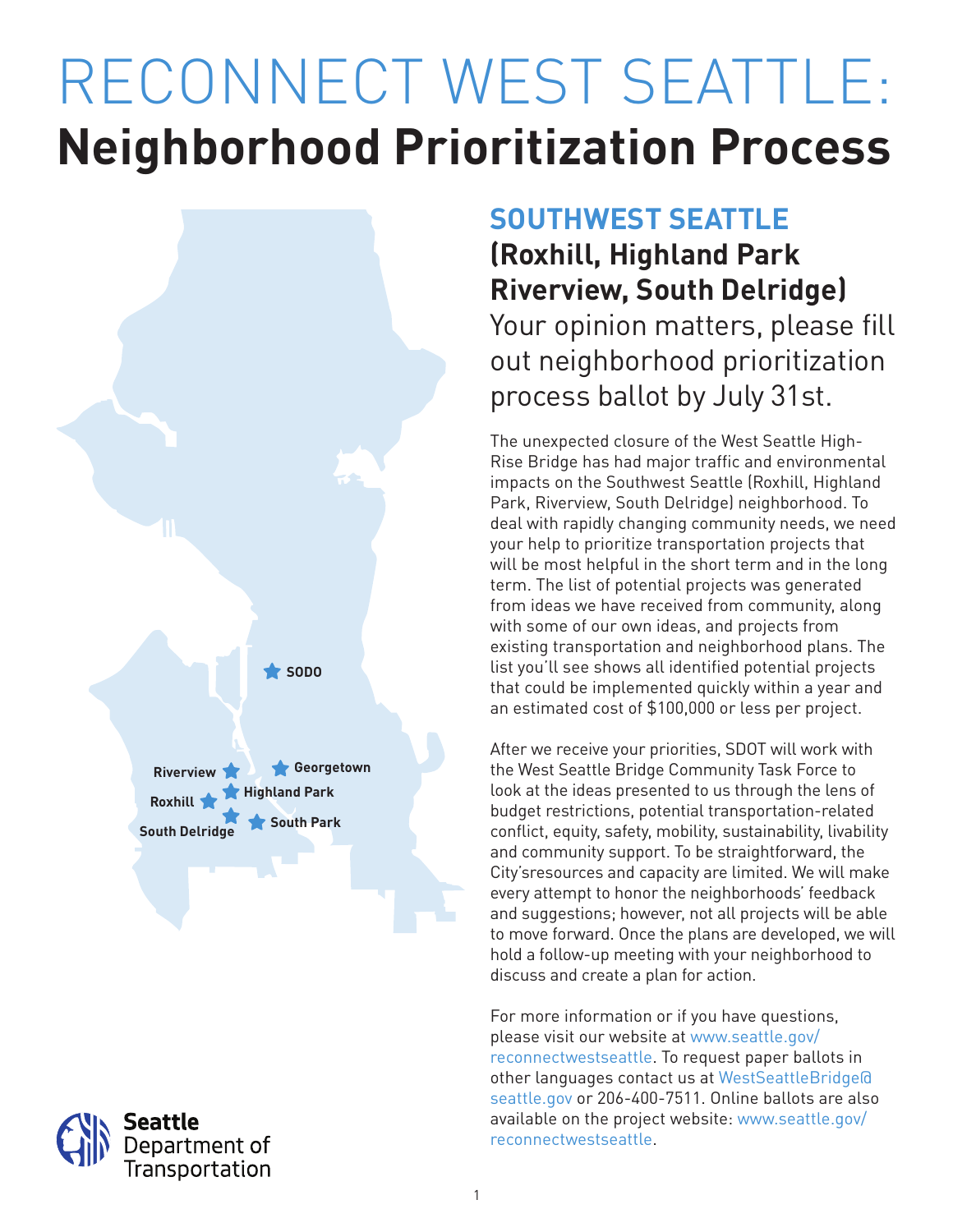### **SOUTHWEST SEATTLE (Roxhill, Highland Park, Riverview, South Delridge) BALLOT**

#### **What is your primary connection to this neighborhood?**  $\Box$  I live here  $\Box$  I work here  $\Box$  I go to school here  $\Box$  I worship here  $\Box$  I receive services here  $\Box$  I own a business here  $\Box$  I volunteer here □ Other: \_\_\_\_\_\_ **What concerns you most about the impacts from the West Seattle Bridge Closure?**  $\square$  Environmental impacts/pollution  $\Box$  Increased traffic/congestion  $\square$  Speeding  $\Box$  Pedestrian safety and accessibility Other: **Do you identify as: (Check all that apply)** □ American Indian or Alaska Native

- $\Box$  Asian
- □ Black or African American
- $\Box$  Hispanic or Latino/a
- □ Native Hawaiian or Pacific Islander
- □ White
- $\Box$  Other (please specify):

#### **Zip code of primary residence:**

#### **What is your age?**

| $\Box$ 11-17 |  | $\Box$ 36-40 |
|--------------|--|--------------|
| $\Box$ 18-24 |  | $\Box$ 41-50 |
| $\Box$ 25-30 |  | $\Box$ 51-64 |
| $\Box$ 31-35 |  | $\Box$ 65+   |

#### **How did you hear about the neighborhood prioritization process ballot?**

- $\Box$  Seattle Department of Transportation newsletter or website
- Social Media
- $\Box$  Friend or family member
- $\Box$  School, organization or community group:

Other:

**Please pick up to 10 projects that you would prioritize to help reduce the impacts of the West Seattle High-Rise Bridge closure. NOTE: Not all potential projects are mapped and there may be duplicates due to overlaps with other potential projects.**

| Map ID | Project |  |
|--------|---------|--|
|        |         |  |
|        |         |  |
|        |         |  |
|        |         |  |
|        |         |  |
|        |         |  |
|        |         |  |
|        |         |  |
|        |         |  |
|        |         |  |

If you would like to be added to the project mailing list, please write in your email address below:

#### **Please let us know if you have other ideas, comments or suggestions:**

Thank you for your input. Please visit the West Seattle Bridge website for more information: www.seattle.gov/reconnectwestseattle.

#### **RETURNING MY BALLOT:**

To return your completed ballot, you may do it in one of the following ways: E-mail a scanned copy of your ballot to: WestSeattleBridge@seattle.gov Contact us at WestSeattleBridge@seattle.gov or 206-400-7511 for neighborhood drop-off locations

Mail to City Hall: PO Box 94649, Seattle, WA, 98124-4649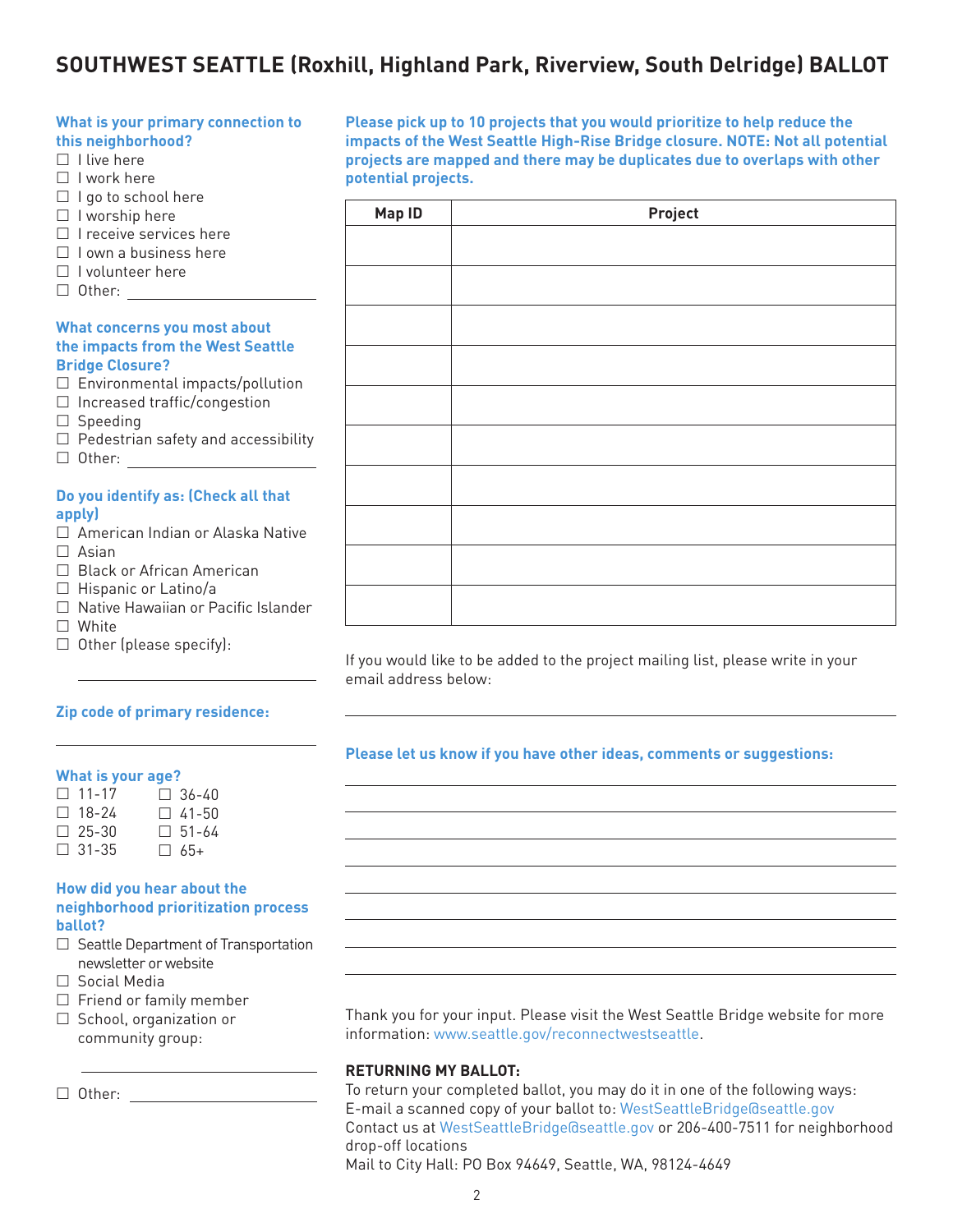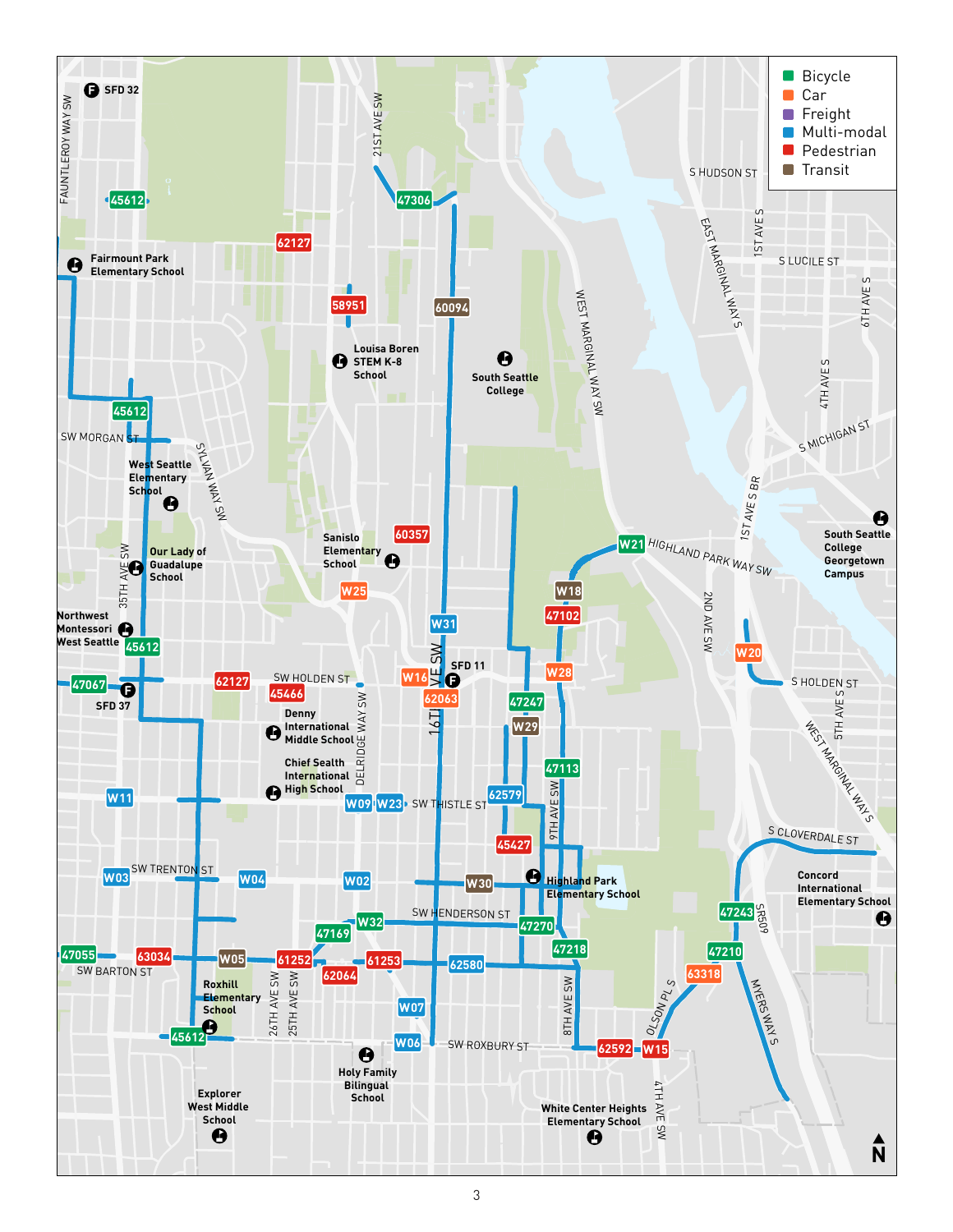|               |                                    | ROXHILL   HIGHLAND PARK   RIVERVIEW   S DELRIDGE                                                                                                            |
|---------------|------------------------------------|-------------------------------------------------------------------------------------------------------------------------------------------------------------|
| <b>Map ID</b> | <b>Title</b>                       | <b>Description</b>                                                                                                                                          |
| 47102         | Pedestrian improvements            | Widen pedestrian path on the east side of Highland Park Way SW after the SW<br><b>Holden St intersection</b>                                                |
| 47067         | Bike improvement                   | Add an in-street bike lane on SW Holden St                                                                                                                  |
| 47113         | Bike improvement                   | Add an in-street bike lane on 9th Ave SW                                                                                                                    |
| 47210         | Bike improvement                   | Add an in-street bike lane on Olson Place SW                                                                                                                |
| 47218         | Bike improvement                   | Add an in-street bike lane on 8th Ave SW                                                                                                                    |
| 47243         | Bike improvement                   | Add an in-street bike lane on 1st Ave S                                                                                                                     |
| 47270         | Bike improvement                   | Add an in-street bike lane on SW Henderson St                                                                                                               |
| 47306         | Bike improvement                   | Add a sharrow on SW Dawson St                                                                                                                               |
| 58951         | Pedestrian improvement             | Install the Louisa Boren SW 23rd Ave Walkway with stormwater collection<br>bioswale                                                                         |
| 60094         | Transit improvement                | Replace concrete panels to fix the roadway and improve transit experience at<br>16th Ave SW & SW Findlay St                                                 |
| 60357         | Pedestrian improvement             | Install a walkway on the east side of 18th Ave SW                                                                                                           |
| 61252         | Pedestrian improvement             | Install pedestrian crossing improvements along SW Barton St                                                                                                 |
| 61560         | Pedestrian improvement             | New sidewalks on 18th Ave SW as part of Safe Routes To School program                                                                                       |
| 61253         | Pedestrian improvement             | Install pedestrian crossing improvements at Delridge Way SW and SW Barton<br>St                                                                             |
| 62063         | Traffic improvement                | Add left-turn lanes for the northbound and southbound directions at 16th<br>Avenue SW and SW Holden Street.                                                 |
| 62064         | Pedestrian improvement             | Install a walkway and curb ramps on the south side of SW Barton St between<br>23rd and 24th Ave SW                                                          |
| 63318         | Safety improvement                 | Install northeast bound and southwest bound radar speed signs on Olson<br>Place SW, just north of 3rd Ave SW                                                |
| W16           | Signal improvement                 | Update signals to address traffic backups at 16th Ave SW and SW Holden                                                                                      |
| W18           | Transit improvement                | Add bus only lane (Route 131) on Highland Park Way SW starting at SW<br>Holden through to West Marginal Way then over the 1st Ave bridge towards<br>Seattle |
| W20           | Roadway improvement                | Increase the number of lanes on West Marginal Way S to get onto the on ramp<br>for the 1st Ave bridge                                                       |
| W21           | Bike improvement                   | Improve bike lane marking at the intersection of West Marginal Way S and<br><b>Highland Park Way SW</b>                                                     |
| W23           | Signage improvement                | Add signage at 4-way intersections to ease transit for vehicles, bikes, and<br>pedestrians on SW Thistle St at 20th and 18th                                |
| W24           | Traffic improvement                | Mitigate difficult turning onto SW Holden St from streets both east and west of<br>Delridge Way                                                             |
| W25           | Signal improvement                 | Update signals to address traffic backups at Orchard St. and Delridge Way SW                                                                                |
| W27           | Signal improvement                 | Update signals to address traffic backups at 8th Ave SW and SW Roxbury                                                                                      |
| W28           | Roadway improvement                | Add extra traction on the uphill, southbound lane on Highland Park Way SW<br>approaching the SW Holden St intersection                                      |
| W29           | Safety improvement                 | Add a stop sign at 11th and Kenyon                                                                                                                          |
| W30           | <b>Stay Healthy Street Program</b> | Close the Stay Healthy Street on SW Trenton St and find a different location<br>with lower traffic volumes                                                  |
| W31           | Safety improvement                 | Increase Seattle Police Department enforcement on 16th Ave SW                                                                                               |
| W32           | Bike improvement                   | Remove parking and add protected bike lanes in both directions on SW Barton<br>St from 30th Ave SW to 9th Ave SW                                            |
| W33           | Transit improvement                | Increase Metro Route 131 service                                                                                                                            |
| W34           | Transit improvement                | Increase Metro bus service for access to east and west transit on the<br>peninsula i.e. access to California St./ Junction areas                            |